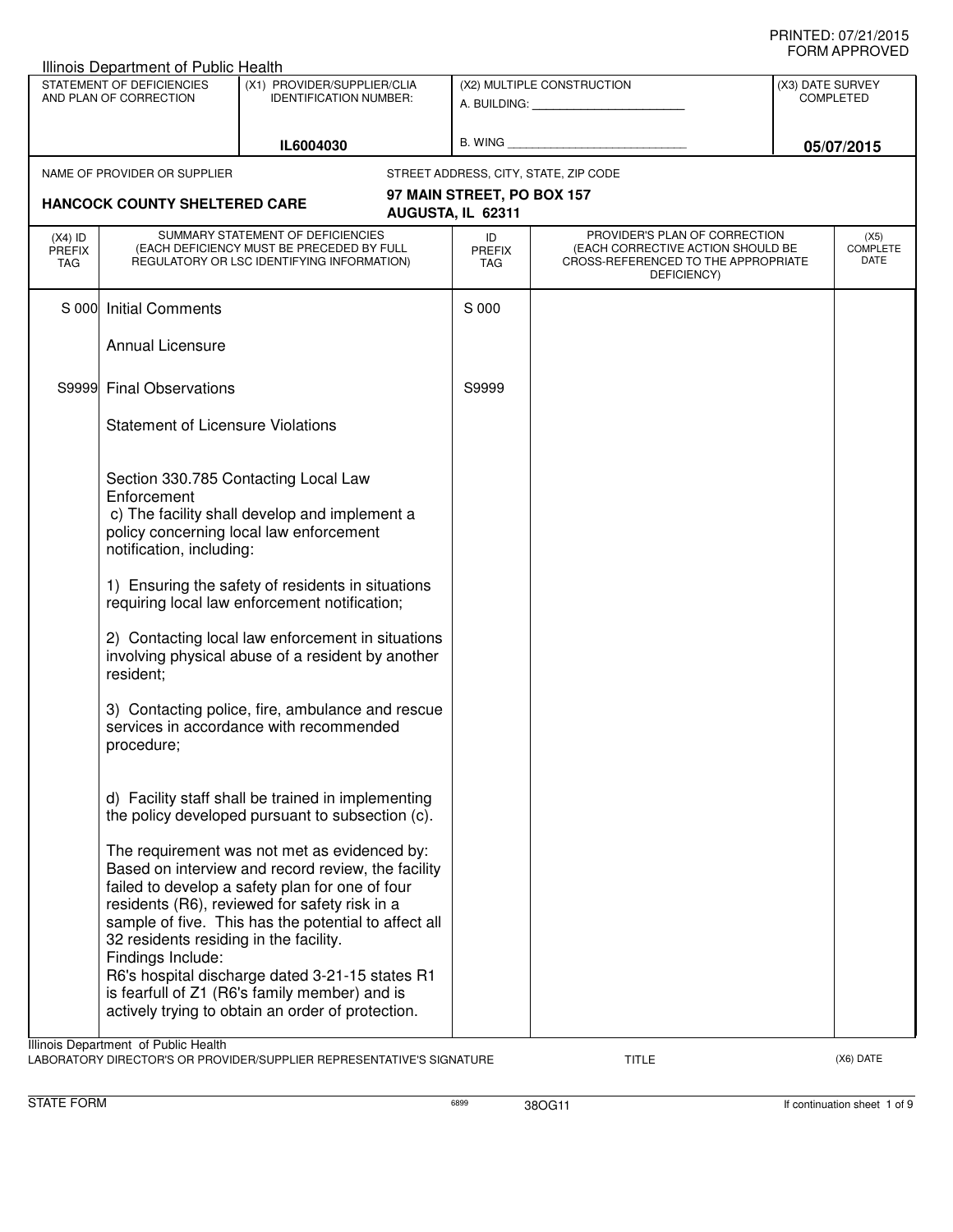|                                                                                                                     |                                   | Illinois Department of Public Health                                                                                                                                                                                   |                                                                                                                                                                                                                                                                                                                                                                                                                                                                                                                                                                                                                                                                                                                                                                                                                                                                                                                                                                                                                                                                                                                                                                                                                                                                                                                                                                                                                                                                                                                                                                     |                                      |                                                                                                                          |  |                                 |
|---------------------------------------------------------------------------------------------------------------------|-----------------------------------|------------------------------------------------------------------------------------------------------------------------------------------------------------------------------------------------------------------------|---------------------------------------------------------------------------------------------------------------------------------------------------------------------------------------------------------------------------------------------------------------------------------------------------------------------------------------------------------------------------------------------------------------------------------------------------------------------------------------------------------------------------------------------------------------------------------------------------------------------------------------------------------------------------------------------------------------------------------------------------------------------------------------------------------------------------------------------------------------------------------------------------------------------------------------------------------------------------------------------------------------------------------------------------------------------------------------------------------------------------------------------------------------------------------------------------------------------------------------------------------------------------------------------------------------------------------------------------------------------------------------------------------------------------------------------------------------------------------------------------------------------------------------------------------------------|--------------------------------------|--------------------------------------------------------------------------------------------------------------------------|--|---------------------------------|
| STATEMENT OF DEFICIENCIES<br>(X1) PROVIDER/SUPPLIER/CLIA<br>AND PLAN OF CORRECTION<br><b>IDENTIFICATION NUMBER:</b> |                                   |                                                                                                                                                                                                                        | (X2) MULTIPLE CONSTRUCTION                                                                                                                                                                                                                                                                                                                                                                                                                                                                                                                                                                                                                                                                                                                                                                                                                                                                                                                                                                                                                                                                                                                                                                                                                                                                                                                                                                                                                                                                                                                                          | (X3) DATE SURVEY<br><b>COMPLETED</b> |                                                                                                                          |  |                                 |
|                                                                                                                     |                                   |                                                                                                                                                                                                                        | IL6004030                                                                                                                                                                                                                                                                                                                                                                                                                                                                                                                                                                                                                                                                                                                                                                                                                                                                                                                                                                                                                                                                                                                                                                                                                                                                                                                                                                                                                                                                                                                                                           | B. WING                              |                                                                                                                          |  | 05/07/2015                      |
|                                                                                                                     |                                   | NAME OF PROVIDER OR SUPPLIER                                                                                                                                                                                           |                                                                                                                                                                                                                                                                                                                                                                                                                                                                                                                                                                                                                                                                                                                                                                                                                                                                                                                                                                                                                                                                                                                                                                                                                                                                                                                                                                                                                                                                                                                                                                     |                                      | STREET ADDRESS, CITY, STATE, ZIP CODE                                                                                    |  |                                 |
|                                                                                                                     |                                   |                                                                                                                                                                                                                        |                                                                                                                                                                                                                                                                                                                                                                                                                                                                                                                                                                                                                                                                                                                                                                                                                                                                                                                                                                                                                                                                                                                                                                                                                                                                                                                                                                                                                                                                                                                                                                     | 97 MAIN STREET, PO BOX 157           |                                                                                                                          |  |                                 |
|                                                                                                                     |                                   | <b>HANCOCK COUNTY SHELTERED CARE</b>                                                                                                                                                                                   |                                                                                                                                                                                                                                                                                                                                                                                                                                                                                                                                                                                                                                                                                                                                                                                                                                                                                                                                                                                                                                                                                                                                                                                                                                                                                                                                                                                                                                                                                                                                                                     | AUGUSTA, IL 62311                    |                                                                                                                          |  |                                 |
|                                                                                                                     | $(X4)$ ID<br><b>PREFIX</b><br>TAG |                                                                                                                                                                                                                        | SUMMARY STATEMENT OF DEFICIENCIES<br>(EACH DEFICIENCY MUST BE PRECEDED BY FULL<br>REGULATORY OR LSC IDENTIFYING INFORMATION)                                                                                                                                                                                                                                                                                                                                                                                                                                                                                                                                                                                                                                                                                                                                                                                                                                                                                                                                                                                                                                                                                                                                                                                                                                                                                                                                                                                                                                        | ID<br><b>PREFIX</b><br>TAG           | PROVIDER'S PLAN OF CORRECTION<br>(EACH CORRECTIVE ACTION SHOULD BE<br>CROSS-REFERENCED TO THE APPROPRIATE<br>DEFICIENCY) |  | (X5)<br><b>COMPLETE</b><br>DATE |
|                                                                                                                     | S9999                             | Continued From page 1<br>know where I am for now."<br>police."<br>what 'Z1' looks like."<br>guess not."<br>The resident census provided by E1<br>as 32.<br>shall establish a policy concerning the<br>policy shall be: | On 05/05/15 at 1:30 P.M., R6 stated R6 has been<br>attending "multiple court dates" attempting to<br>obtain a restraining order against Z1 (R6's family<br>member). R6 states, "I'm very scared (Z1) will<br>find me and that would not be good. (Z1) doesn't<br>On 05/05/15 at 9:08 A.M., E1 (Administrator)<br>stated E1 has accompanied R6 to court dates to<br>obtain a restraining order against Z1. E1 stated, "<br>'R6' is very scared of 'Z1'." E1 stated the safety<br>plan "just in case 'Z1' shows up "is to" lock 'R6' in<br>the pharmacy (medication room) and call the<br>On 05/05/15 at 10:22 A.M., E6 (Social Service<br>Designee/Business office) stated, "I have no idea<br>On 05/05/15 at 10:30 A.M., E1 (Administrator)<br>confirmed that E1 and R6 "were probably the only<br>people who actually know what 'Z1' looks like."<br>On 05/05/15 at 10:30 A.M., when asked if there<br>was a plan in place for staff and other residents if<br>Z1 came to facility, E1 (Administrator) stated, "I<br>(Administrator) on 05/05/15 listed resident census<br>Section 330.1125 Life-Sustaining Treatments<br>a) Every facility shall respect the residents' right<br>to make decisions relating to their own medical<br>treatment, including the right to accept, reject, or<br>limit any life-sustaining treatment. Every facility<br>implementation of such rights. Included within this<br>1) Implementation of Living Wills or Powers of<br>Attorney for Health Care in accordance with the<br>Living Will Act (III. Rev. Stat. 1991, ch. 1101/2, | S9999                                |                                                                                                                          |  |                                 |
|                                                                                                                     |                                   |                                                                                                                                                                                                                        | pars. 701 et seq.) [755 ILCS 35] and the Powers                                                                                                                                                                                                                                                                                                                                                                                                                                                                                                                                                                                                                                                                                                                                                                                                                                                                                                                                                                                                                                                                                                                                                                                                                                                                                                                                                                                                                                                                                                                     |                                      |                                                                                                                          |  |                                 |
|                                                                                                                     | <b>STATE FORM</b>                 | Illinois Department of Public Health                                                                                                                                                                                   |                                                                                                                                                                                                                                                                                                                                                                                                                                                                                                                                                                                                                                                                                                                                                                                                                                                                                                                                                                                                                                                                                                                                                                                                                                                                                                                                                                                                                                                                                                                                                                     | 6899                                 |                                                                                                                          |  |                                 |
|                                                                                                                     |                                   |                                                                                                                                                                                                                        |                                                                                                                                                                                                                                                                                                                                                                                                                                                                                                                                                                                                                                                                                                                                                                                                                                                                                                                                                                                                                                                                                                                                                                                                                                                                                                                                                                                                                                                                                                                                                                     |                                      | 38OG11                                                                                                                   |  | If continuation sheet 2 of 9    |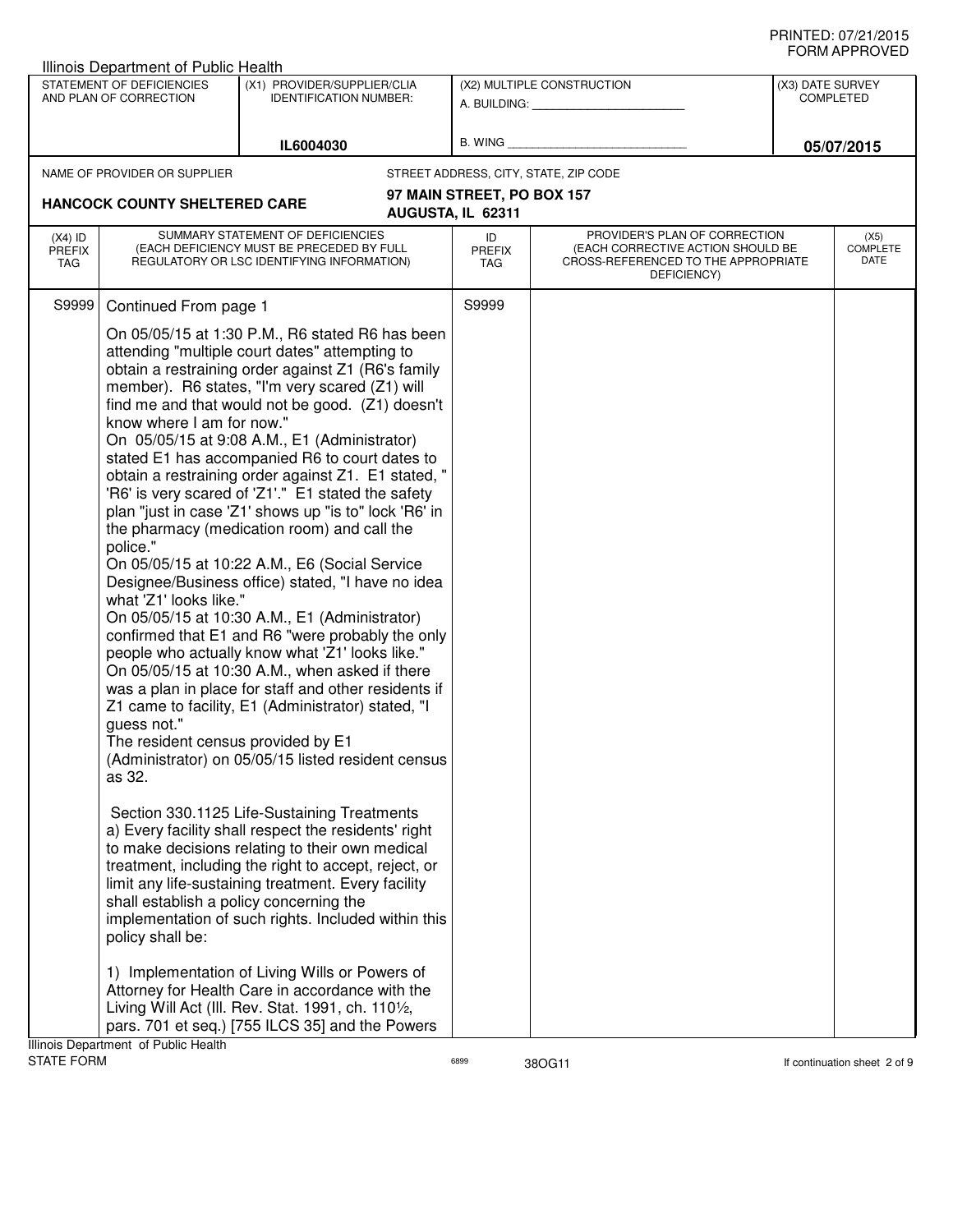|                                                                                                                     | Illinois Department of Public Health                                                                                          |                                                                                                                                                                                                                                                                                                                                                                                                                                                                                                                                                                                                                                                                                                                                                                                                                                                                                                                                                                                                                                                                                                                                                                                                                                                                                |                            |                                                                                                                          |  |                                 |
|---------------------------------------------------------------------------------------------------------------------|-------------------------------------------------------------------------------------------------------------------------------|--------------------------------------------------------------------------------------------------------------------------------------------------------------------------------------------------------------------------------------------------------------------------------------------------------------------------------------------------------------------------------------------------------------------------------------------------------------------------------------------------------------------------------------------------------------------------------------------------------------------------------------------------------------------------------------------------------------------------------------------------------------------------------------------------------------------------------------------------------------------------------------------------------------------------------------------------------------------------------------------------------------------------------------------------------------------------------------------------------------------------------------------------------------------------------------------------------------------------------------------------------------------------------|----------------------------|--------------------------------------------------------------------------------------------------------------------------|--|---------------------------------|
| STATEMENT OF DEFICIENCIES<br>(X1) PROVIDER/SUPPLIER/CLIA<br>AND PLAN OF CORRECTION<br><b>IDENTIFICATION NUMBER:</b> |                                                                                                                               | (X2) MULTIPLE CONSTRUCTION<br>A. BUILDING: A.                                                                                                                                                                                                                                                                                                                                                                                                                                                                                                                                                                                                                                                                                                                                                                                                                                                                                                                                                                                                                                                                                                                                                                                                                                  |                            | (X3) DATE SURVEY<br><b>COMPLETED</b>                                                                                     |  |                                 |
| IL6004030                                                                                                           |                                                                                                                               | B. WING                                                                                                                                                                                                                                                                                                                                                                                                                                                                                                                                                                                                                                                                                                                                                                                                                                                                                                                                                                                                                                                                                                                                                                                                                                                                        |                            | 05/07/2015                                                                                                               |  |                                 |
|                                                                                                                     | NAME OF PROVIDER OR SUPPLIER                                                                                                  |                                                                                                                                                                                                                                                                                                                                                                                                                                                                                                                                                                                                                                                                                                                                                                                                                                                                                                                                                                                                                                                                                                                                                                                                                                                                                |                            | STREET ADDRESS, CITY, STATE, ZIP CODE                                                                                    |  |                                 |
|                                                                                                                     |                                                                                                                               |                                                                                                                                                                                                                                                                                                                                                                                                                                                                                                                                                                                                                                                                                                                                                                                                                                                                                                                                                                                                                                                                                                                                                                                                                                                                                | 97 MAIN STREET, PO BOX 157 |                                                                                                                          |  |                                 |
|                                                                                                                     | <b>HANCOCK COUNTY SHELTERED CARE</b>                                                                                          |                                                                                                                                                                                                                                                                                                                                                                                                                                                                                                                                                                                                                                                                                                                                                                                                                                                                                                                                                                                                                                                                                                                                                                                                                                                                                | AUGUSTA, IL 62311          |                                                                                                                          |  |                                 |
| $(X4)$ ID<br><b>PREFIX</b><br>TAG                                                                                   |                                                                                                                               | SUMMARY STATEMENT OF DEFICIENCIES<br>(EACH DEFICIENCY MUST BE PRECEDED BY FULL<br>REGULATORY OR LSC IDENTIFYING INFORMATION)                                                                                                                                                                                                                                                                                                                                                                                                                                                                                                                                                                                                                                                                                                                                                                                                                                                                                                                                                                                                                                                                                                                                                   | ID<br><b>PREFIX</b><br>TAG | PROVIDER'S PLAN OF CORRECTION<br>(EACH CORRECTIVE ACTION SHOULD BE<br>CROSS-REFERENCED TO THE APPROPRIATE<br>DEFICIENCY) |  | (X5)<br><b>COMPLETE</b><br>DATE |
| S9999                                                                                                               | Continued From page 2                                                                                                         |                                                                                                                                                                                                                                                                                                                                                                                                                                                                                                                                                                                                                                                                                                                                                                                                                                                                                                                                                                                                                                                                                                                                                                                                                                                                                | S9999                      |                                                                                                                          |  |                                 |
|                                                                                                                     | 45];                                                                                                                          | of Attorney for Health Care Law (III. Rev. Stat.<br>1991, ch. 1101/2, pars. 804-1 et seq.) [755 ILCS                                                                                                                                                                                                                                                                                                                                                                                                                                                                                                                                                                                                                                                                                                                                                                                                                                                                                                                                                                                                                                                                                                                                                                           |                            |                                                                                                                          |  |                                 |
|                                                                                                                     | opportunity to:<br>have not already done so; and/or<br>2) decline consent to any or all of the<br>Findings Include:<br>that." | c) Within 30 days of admission for new residents,<br>and within one year of the effective date of this<br>Section for all residents who were admitted prior<br>to the effective date of this Section, residents,<br>agents, or surrogates shall be given written<br>information describing the facility's policies<br>required by this Section and shall be given the<br>1) execute a Living Will or Power of Attorney for<br>Health Care in accordance with State law, if they<br>life-sustaining treatments available at the facility.<br>The requirement was not met as evidenced by:<br>Based on interview and record review, the facility<br>failed to give information on advanced directives<br>and a living will to one of five residents (R6)<br>reviewed for resident rights in a sample of five.<br>The current electronic chart for R6 dated<br>05/05/15 listed R6 as a "FULL CODE."<br>On 05/05/15 at 1:30 P.M., R6 stated, "I want to be<br>a DNR (Do not Rescuitate), but no one has talked<br>to me about that or assigning a different power of<br>attorney." R6 stated, "I'm scared that (Z1 - R6's<br>family member) will get to make any decisions for<br>me if I am not able and I definitely do not want<br>On 05/06/15 at 9:08 A.M., E1 (Administrator) |                            |                                                                                                                          |  |                                 |
|                                                                                                                     | directives."                                                                                                                  | stated that E1 "Could not speak to why 'R6' had<br>not been given any information about advanced                                                                                                                                                                                                                                                                                                                                                                                                                                                                                                                                                                                                                                                                                                                                                                                                                                                                                                                                                                                                                                                                                                                                                                               |                            |                                                                                                                          |  |                                 |
|                                                                                                                     |                                                                                                                               | On 05/06/15 at 10:22 A.M., E6 (Social Service                                                                                                                                                                                                                                                                                                                                                                                                                                                                                                                                                                                                                                                                                                                                                                                                                                                                                                                                                                                                                                                                                                                                                                                                                                  |                            |                                                                                                                          |  |                                 |
|                                                                                                                     |                                                                                                                               | Designee) stated, " 'E1' (Administrator) and 'E2'                                                                                                                                                                                                                                                                                                                                                                                                                                                                                                                                                                                                                                                                                                                                                                                                                                                                                                                                                                                                                                                                                                                                                                                                                              |                            |                                                                                                                          |  |                                 |
|                                                                                                                     | Illinois Department of Public Health                                                                                          |                                                                                                                                                                                                                                                                                                                                                                                                                                                                                                                                                                                                                                                                                                                                                                                                                                                                                                                                                                                                                                                                                                                                                                                                                                                                                |                            |                                                                                                                          |  |                                 |
| <b>STATE FORM</b>                                                                                                   |                                                                                                                               |                                                                                                                                                                                                                                                                                                                                                                                                                                                                                                                                                                                                                                                                                                                                                                                                                                                                                                                                                                                                                                                                                                                                                                                                                                                                                | 6899                       | 38OG11                                                                                                                   |  | If continuation sheet 3 of 9    |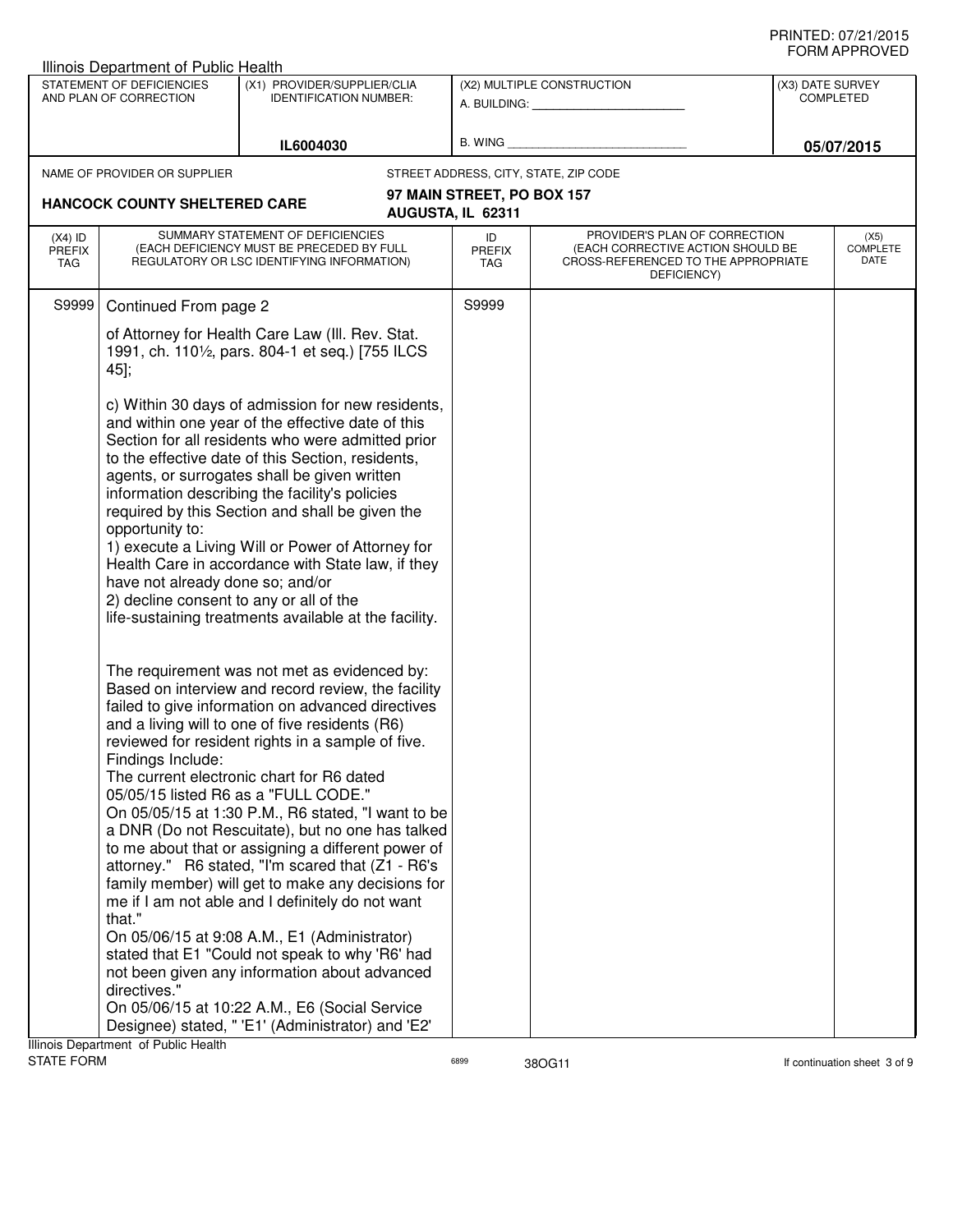| STATEMENT OF DEFICIENCIES<br>(X1) PROVIDER/SUPPLIER/CLIA<br>(X2) MULTIPLE CONSTRUCTION<br>(X3) DATE SURVEY<br>AND PLAN OF CORRECTION<br><b>COMPLETED</b><br><b>IDENTIFICATION NUMBER:</b><br>A. BUILDING: A. BUILDING:<br>B. WING<br>IL6004030<br>05/07/2015<br>NAME OF PROVIDER OR SUPPLIER<br>STREET ADDRESS, CITY, STATE, ZIP CODE<br>97 MAIN STREET, PO BOX 157<br><b>HANCOCK COUNTY SHELTERED CARE</b><br>AUGUSTA, IL 62311<br>SUMMARY STATEMENT OF DEFICIENCIES<br>PROVIDER'S PLAN OF CORRECTION<br>$(X4)$ ID<br>ID<br>(X5)<br><b>COMPLETE</b><br>(EACH DEFICIENCY MUST BE PRECEDED BY FULL<br>(EACH CORRECTIVE ACTION SHOULD BE<br><b>PREFIX</b><br><b>PREFIX</b><br>DATE<br>REGULATORY OR LSC IDENTIFYING INFORMATION)<br>CROSS-REFERENCED TO THE APPROPRIATE<br>TAG<br>TAG<br>DEFICIENCY)<br>S9999<br>S9999<br>Continued From page 3<br>(Director of Nursing) usually take care of all that<br>(advanced directives) I talk to residents if they<br>come to me and want to discuss anything."<br>Section 330.1160 Vaccinations<br>a) A facility shall annually administer or arrange<br>for a vaccination against influenza to each<br>resident, in accordance with the<br>recommendations of the Advisory Committee on<br>Immunization Practices of the Centers for<br>Disease Control and Prevention that are most<br>recent to the time of vaccination, unless the<br>vaccination is medically contraindicated or the<br>resident has refused the vaccine. Influenza<br>vaccinations for all residents age 65 and over<br>shall be completed by November 30 of each year<br>or as soon as practicable if vaccine supplies are<br>not available before November 1. Residents<br>admitted after November 30, during the flu<br>season, and until February 1 shall, as medically<br>appropriate, receive an influenza vaccination prior<br>to or upon admission or as soon as practicable if<br>vaccine supplies are not available at the time of<br>the admission, unless the vaccine is medically<br>contraindicated or the resident has refused the<br>vaccine. (Section 2-213 of the Act)<br>b) A facility shall document in the resident's<br>medical record that an annual vaccination against<br>influenza was administered, refused or medically<br>contraindicated. (Section 2-213 of the Act)<br>c) A facility shall provide or arrange for |  | Illinois Department of Public Health            |  |  |  |  |
|----------------------------------------------------------------------------------------------------------------------------------------------------------------------------------------------------------------------------------------------------------------------------------------------------------------------------------------------------------------------------------------------------------------------------------------------------------------------------------------------------------------------------------------------------------------------------------------------------------------------------------------------------------------------------------------------------------------------------------------------------------------------------------------------------------------------------------------------------------------------------------------------------------------------------------------------------------------------------------------------------------------------------------------------------------------------------------------------------------------------------------------------------------------------------------------------------------------------------------------------------------------------------------------------------------------------------------------------------------------------------------------------------------------------------------------------------------------------------------------------------------------------------------------------------------------------------------------------------------------------------------------------------------------------------------------------------------------------------------------------------------------------------------------------------------------------------------------------------------------------------------------------------------------------------------------------------------------------------------------------------------------------------------------------------------------------------------------------------------------------------------------------------------------------------------------------------------------------------------------------------------------------------------------------------------------------------------------------------------------|--|-------------------------------------------------|--|--|--|--|
|                                                                                                                                                                                                                                                                                                                                                                                                                                                                                                                                                                                                                                                                                                                                                                                                                                                                                                                                                                                                                                                                                                                                                                                                                                                                                                                                                                                                                                                                                                                                                                                                                                                                                                                                                                                                                                                                                                                                                                                                                                                                                                                                                                                                                                                                                                                                                                |  |                                                 |  |  |  |  |
|                                                                                                                                                                                                                                                                                                                                                                                                                                                                                                                                                                                                                                                                                                                                                                                                                                                                                                                                                                                                                                                                                                                                                                                                                                                                                                                                                                                                                                                                                                                                                                                                                                                                                                                                                                                                                                                                                                                                                                                                                                                                                                                                                                                                                                                                                                                                                                |  |                                                 |  |  |  |  |
|                                                                                                                                                                                                                                                                                                                                                                                                                                                                                                                                                                                                                                                                                                                                                                                                                                                                                                                                                                                                                                                                                                                                                                                                                                                                                                                                                                                                                                                                                                                                                                                                                                                                                                                                                                                                                                                                                                                                                                                                                                                                                                                                                                                                                                                                                                                                                                |  |                                                 |  |  |  |  |
|                                                                                                                                                                                                                                                                                                                                                                                                                                                                                                                                                                                                                                                                                                                                                                                                                                                                                                                                                                                                                                                                                                                                                                                                                                                                                                                                                                                                                                                                                                                                                                                                                                                                                                                                                                                                                                                                                                                                                                                                                                                                                                                                                                                                                                                                                                                                                                |  |                                                 |  |  |  |  |
|                                                                                                                                                                                                                                                                                                                                                                                                                                                                                                                                                                                                                                                                                                                                                                                                                                                                                                                                                                                                                                                                                                                                                                                                                                                                                                                                                                                                                                                                                                                                                                                                                                                                                                                                                                                                                                                                                                                                                                                                                                                                                                                                                                                                                                                                                                                                                                |  |                                                 |  |  |  |  |
|                                                                                                                                                                                                                                                                                                                                                                                                                                                                                                                                                                                                                                                                                                                                                                                                                                                                                                                                                                                                                                                                                                                                                                                                                                                                                                                                                                                                                                                                                                                                                                                                                                                                                                                                                                                                                                                                                                                                                                                                                                                                                                                                                                                                                                                                                                                                                                |  |                                                 |  |  |  |  |
|                                                                                                                                                                                                                                                                                                                                                                                                                                                                                                                                                                                                                                                                                                                                                                                                                                                                                                                                                                                                                                                                                                                                                                                                                                                                                                                                                                                                                                                                                                                                                                                                                                                                                                                                                                                                                                                                                                                                                                                                                                                                                                                                                                                                                                                                                                                                                                |  |                                                 |  |  |  |  |
|                                                                                                                                                                                                                                                                                                                                                                                                                                                                                                                                                                                                                                                                                                                                                                                                                                                                                                                                                                                                                                                                                                                                                                                                                                                                                                                                                                                                                                                                                                                                                                                                                                                                                                                                                                                                                                                                                                                                                                                                                                                                                                                                                                                                                                                                                                                                                                |  |                                                 |  |  |  |  |
| each resident in accordance with the<br>recommendations of the Advisory Committee on<br>Immunization Practices of the Centers for<br>Disease Control and Prevention, who has not<br>received this immunization prior to or upon<br>admission to the facility unless the resident                                                                                                                                                                                                                                                                                                                                                                                                                                                                                                                                                                                                                                                                                                                                                                                                                                                                                                                                                                                                                                                                                                                                                                                                                                                                                                                                                                                                                                                                                                                                                                                                                                                                                                                                                                                                                                                                                                                                                                                                                                                                               |  | administration of a pneumococcal vaccination to |  |  |  |  |
| refuses the offer for vaccination or the<br>Illinois Denartment, of Public Health                                                                                                                                                                                                                                                                                                                                                                                                                                                                                                                                                                                                                                                                                                                                                                                                                                                                                                                                                                                                                                                                                                                                                                                                                                                                                                                                                                                                                                                                                                                                                                                                                                                                                                                                                                                                                                                                                                                                                                                                                                                                                                                                                                                                                                                                              |  |                                                 |  |  |  |  |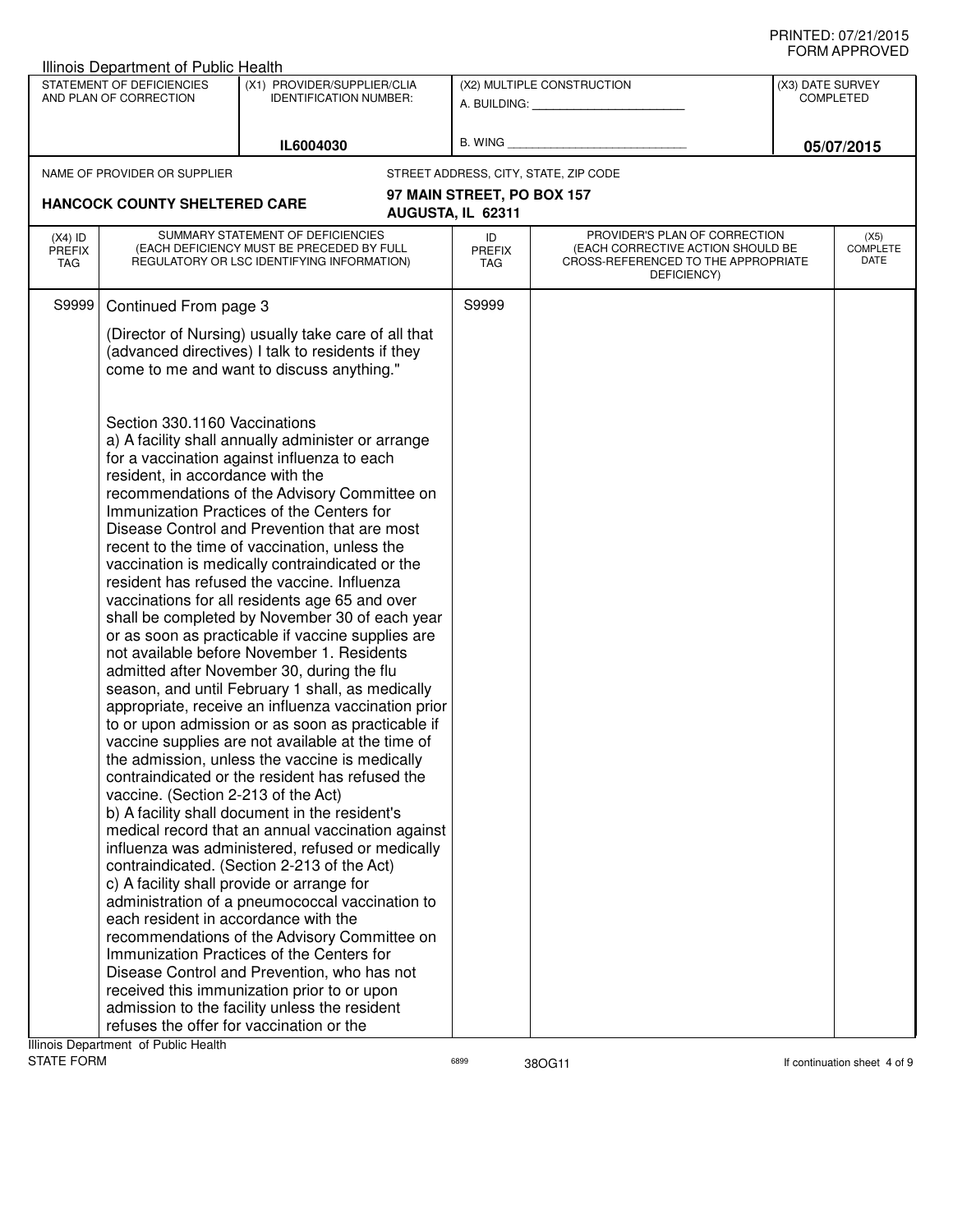|                                                                                                                     | Illinois Department of Public Health                     |                                                                                                                                                                                                                                                                                                                    |                                                         |                                                                                                                          |                                      |                                 |
|---------------------------------------------------------------------------------------------------------------------|----------------------------------------------------------|--------------------------------------------------------------------------------------------------------------------------------------------------------------------------------------------------------------------------------------------------------------------------------------------------------------------|---------------------------------------------------------|--------------------------------------------------------------------------------------------------------------------------|--------------------------------------|---------------------------------|
| STATEMENT OF DEFICIENCIES<br>(X1) PROVIDER/SUPPLIER/CLIA<br>AND PLAN OF CORRECTION<br><b>IDENTIFICATION NUMBER:</b> |                                                          |                                                                                                                                                                                                                                                                                                                    | (X2) MULTIPLE CONSTRUCTION<br>A. BUILDING: A. BUILDING: |                                                                                                                          | (X3) DATE SURVEY<br><b>COMPLETED</b> |                                 |
| IL6004030                                                                                                           |                                                          |                                                                                                                                                                                                                                                                                                                    | B. WING                                                 |                                                                                                                          | 05/07/2015                           |                                 |
|                                                                                                                     | NAME OF PROVIDER OR SUPPLIER                             |                                                                                                                                                                                                                                                                                                                    |                                                         | STREET ADDRESS, CITY, STATE, ZIP CODE                                                                                    |                                      |                                 |
|                                                                                                                     |                                                          |                                                                                                                                                                                                                                                                                                                    | 97 MAIN STREET, PO BOX 157                              |                                                                                                                          |                                      |                                 |
|                                                                                                                     | <b>HANCOCK COUNTY SHELTERED CARE</b>                     |                                                                                                                                                                                                                                                                                                                    | AUGUSTA, IL 62311                                       |                                                                                                                          |                                      |                                 |
| $(X4)$ ID<br><b>PREFIX</b><br>TAG                                                                                   |                                                          | SUMMARY STATEMENT OF DEFICIENCIES<br>(EACH DEFICIENCY MUST BE PRECEDED BY FULL<br>REGULATORY OR LSC IDENTIFYING INFORMATION)                                                                                                                                                                                       | ID<br><b>PREFIX</b><br>TAG                              | PROVIDER'S PLAN OF CORRECTION<br>(EACH CORRECTIVE ACTION SHOULD BE<br>CROSS-REFERENCED TO THE APPROPRIATE<br>DEFICIENCY) |                                      | (X5)<br><b>COMPLETE</b><br>DATE |
| S9999                                                                                                               | Continued From page 4                                    |                                                                                                                                                                                                                                                                                                                    | S9999                                                   |                                                                                                                          |                                      |                                 |
|                                                                                                                     | 2-213 of the Act)<br>administered, refused, or medically | vaccination is medically contraindicated. (Section<br>d) A facility shall document in each resident's<br>medical record that a vaccination against<br>pneumococcal pneumonia was offered and<br>contraindicated. (Section 2-213 of the Act)                                                                        |                                                         |                                                                                                                          |                                      |                                 |
|                                                                                                                     | by:                                                      | This REQUIREMENT was not met as evidenced                                                                                                                                                                                                                                                                          |                                                         |                                                                                                                          |                                      |                                 |
|                                                                                                                     | season.                                                  | Based on record review and interview, the facility<br>failed to offer pneumonia vaccine to two of five<br>residents (R4 and R7) reviewed for immunization<br>status in the sample of five and failed to offer<br>influenza vaccine to one of one residents (R14) in<br>the supplemental sample admitted during flu |                                                         |                                                                                                                          |                                      |                                 |
|                                                                                                                     | Findings include:                                        |                                                                                                                                                                                                                                                                                                                    |                                                         |                                                                                                                          |                                      |                                 |
|                                                                                                                     |                                                          | On 5/06/15 at 11:00 a.m., R7's computerized face<br>sheet documents R7 is 74 years old and was<br>admitted to the facility on 6/22/98. R7's clinical<br>record did not include information regarding R7<br>being offered a pneumonia vaccination.                                                                  |                                                         |                                                                                                                          |                                      |                                 |
|                                                                                                                     |                                                          | On 5/06/15 at 11:00 am, R4's computerized face<br>sheet documents R4 is 69 years old and was<br>admitted to the facility on 10-13-10. R4's clinical<br>record did not include information regarding R4<br>being offered a pneumonia vaccination.                                                                   |                                                         |                                                                                                                          |                                      |                                 |
|                                                                                                                     |                                                          | On 5/06/15 at 3:30 p.m., R14's computerized face<br>sheet documents R14 is 34 years old and was<br>admitted to the facility on 1/23/15. R14's clinical<br>record did not include information regarding R14<br>being offered an influenza vaccination.                                                              |                                                         |                                                                                                                          |                                      |                                 |
|                                                                                                                     | Illinois Department of Public Health                     | An undated policy titled Procedure for Influenza                                                                                                                                                                                                                                                                   |                                                         |                                                                                                                          |                                      |                                 |
| <b>STATE FORM</b>                                                                                                   |                                                          |                                                                                                                                                                                                                                                                                                                    | 6899                                                    | 38OG11                                                                                                                   |                                      | If continuation sheet 5 of 9    |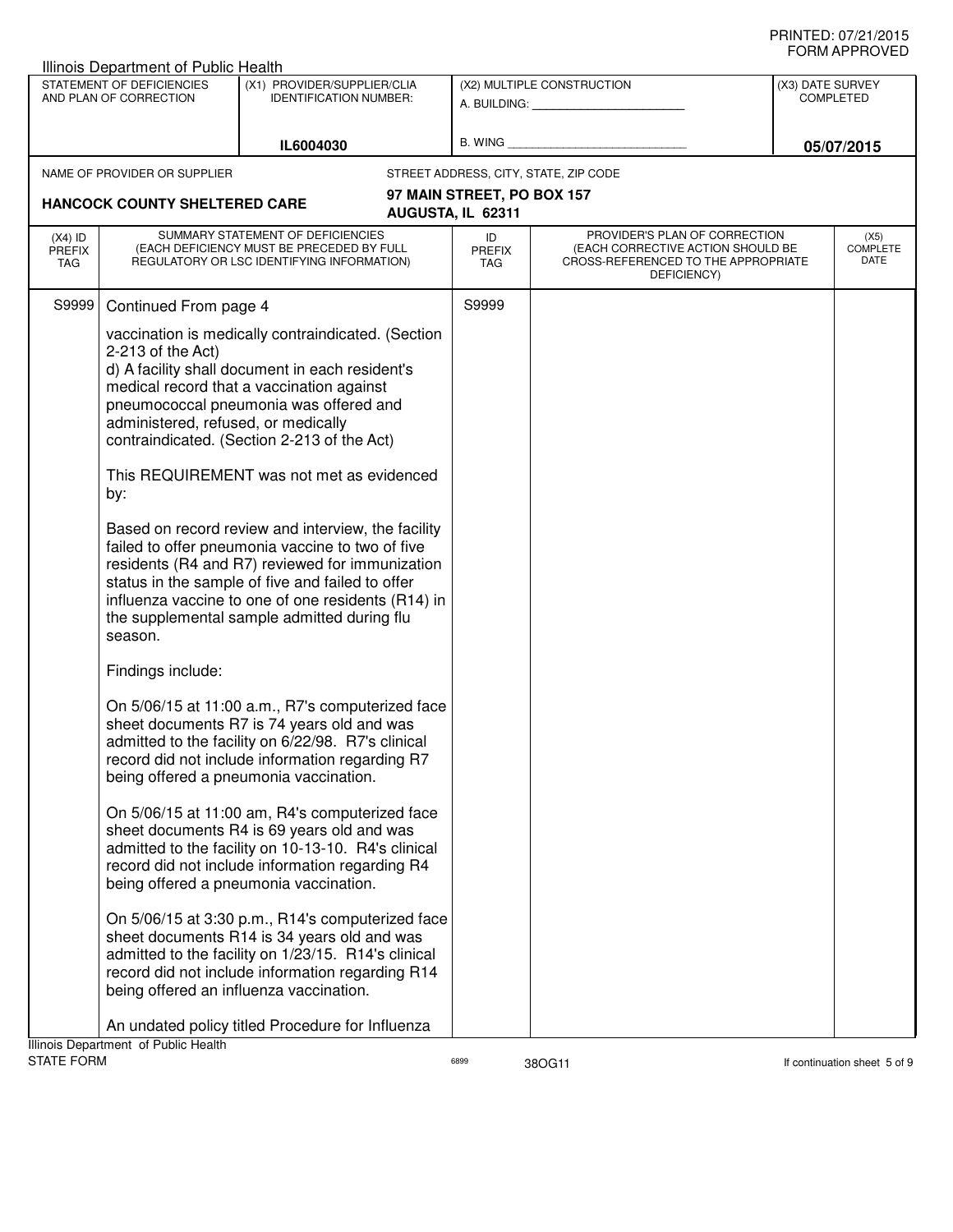|                                                                                                                     | Illinois Department of Public Health                                                                                          |                                                                                                                                                                                                                                                                                                                                                                                                                                                                                                                                                                                                                                                                                                                                                                                                                                                                                                                                                                                                                                                                                                                                                                                                                                                                                                                                                                                                                                                                                                                                                 |                            |                                                                                                                          |  |                                 |
|---------------------------------------------------------------------------------------------------------------------|-------------------------------------------------------------------------------------------------------------------------------|-------------------------------------------------------------------------------------------------------------------------------------------------------------------------------------------------------------------------------------------------------------------------------------------------------------------------------------------------------------------------------------------------------------------------------------------------------------------------------------------------------------------------------------------------------------------------------------------------------------------------------------------------------------------------------------------------------------------------------------------------------------------------------------------------------------------------------------------------------------------------------------------------------------------------------------------------------------------------------------------------------------------------------------------------------------------------------------------------------------------------------------------------------------------------------------------------------------------------------------------------------------------------------------------------------------------------------------------------------------------------------------------------------------------------------------------------------------------------------------------------------------------------------------------------|----------------------------|--------------------------------------------------------------------------------------------------------------------------|--|---------------------------------|
| STATEMENT OF DEFICIENCIES<br>(X1) PROVIDER/SUPPLIER/CLIA<br>AND PLAN OF CORRECTION<br><b>IDENTIFICATION NUMBER:</b> |                                                                                                                               |                                                                                                                                                                                                                                                                                                                                                                                                                                                                                                                                                                                                                                                                                                                                                                                                                                                                                                                                                                                                                                                                                                                                                                                                                                                                                                                                                                                                                                                                                                                                                 | (X2) MULTIPLE CONSTRUCTION | (X3) DATE SURVEY<br><b>COMPLETED</b>                                                                                     |  |                                 |
|                                                                                                                     |                                                                                                                               | IL6004030                                                                                                                                                                                                                                                                                                                                                                                                                                                                                                                                                                                                                                                                                                                                                                                                                                                                                                                                                                                                                                                                                                                                                                                                                                                                                                                                                                                                                                                                                                                                       | <b>B. WING</b>             |                                                                                                                          |  | 05/07/2015                      |
|                                                                                                                     | NAME OF PROVIDER OR SUPPLIER                                                                                                  |                                                                                                                                                                                                                                                                                                                                                                                                                                                                                                                                                                                                                                                                                                                                                                                                                                                                                                                                                                                                                                                                                                                                                                                                                                                                                                                                                                                                                                                                                                                                                 |                            | STREET ADDRESS, CITY, STATE, ZIP CODE                                                                                    |  |                                 |
|                                                                                                                     |                                                                                                                               |                                                                                                                                                                                                                                                                                                                                                                                                                                                                                                                                                                                                                                                                                                                                                                                                                                                                                                                                                                                                                                                                                                                                                                                                                                                                                                                                                                                                                                                                                                                                                 | 97 MAIN STREET, PO BOX 157 |                                                                                                                          |  |                                 |
|                                                                                                                     | <b>HANCOCK COUNTY SHELTERED CARE</b>                                                                                          |                                                                                                                                                                                                                                                                                                                                                                                                                                                                                                                                                                                                                                                                                                                                                                                                                                                                                                                                                                                                                                                                                                                                                                                                                                                                                                                                                                                                                                                                                                                                                 | AUGUSTA, IL 62311          |                                                                                                                          |  |                                 |
| $(X4)$ ID<br><b>PREFIX</b><br><b>TAG</b>                                                                            |                                                                                                                               | SUMMARY STATEMENT OF DEFICIENCIES<br>(EACH DEFICIENCY MUST BE PRECEDED BY FULL<br>REGULATORY OR LSC IDENTIFYING INFORMATION)                                                                                                                                                                                                                                                                                                                                                                                                                                                                                                                                                                                                                                                                                                                                                                                                                                                                                                                                                                                                                                                                                                                                                                                                                                                                                                                                                                                                                    | ID<br>PREFIX<br>TAG        | PROVIDER'S PLAN OF CORRECTION<br>(EACH CORRECTIVE ACTION SHOULD BE<br>CROSS-REFERENCED TO THE APPROPRIATE<br>DEFICIENCY) |  | (X5)<br><b>COMPLETE</b><br>DATE |
| S9999                                                                                                               | Continued From page 5<br>get influenza every year around<br>the doctor orders it."<br><b>Medications</b><br>a)<br>medication. | and/or Pneumonia Vaccine states, "The DON<br>(Director of Nursing) will ask each resident,<br>Advocate, or Guardian, if the resident wants an<br>influenza vaccine. Pneumonia vaccines are to be<br>ordered by each residents' primary physician on<br>an as needed basis. This will be done when<br>vaccine becomes available each year. The DON<br>is also responsible for ordering the vaccines,<br>solution, and/or syringes. The DON will maintain<br>record of all vaccines given to each resident."<br>On 5/06/15 at 1:00 p.m., E2 (DON - Director of<br>Nursing) reported all immunizations are<br>documented in the electronic record in the<br>miscellaneous section. E2 (DON) stated, "They<br>November/December. But they don't get<br>pneumonia vaccine or influenza offered unless<br>their doctor orders it." E2 (DON) reported<br>residents admitted during flu season are not<br>offered influenza vaccine. Regarding pneumonia<br>vaccine being offered for new admissions or<br>resident over 65, E2 (DON) stated, "Not unless<br>Section 330.1530 Labeling and Storage of<br>All medications shall be stored in a locked<br>area at all times. Areas shall be well lighted and<br>of sufficient size to permit storage without<br>crowding. This area may be a drawer, cabinet,<br>closet, or room. In those facilities where a<br>licensed nurse dispenses medication to<br>residents, medications may be stored in a locked<br>mobile medication cart, which is made immobile<br>when not in use by the nurse to dispense | S9999                      |                                                                                                                          |  |                                 |
|                                                                                                                     | b)                                                                                                                            | The key to the medicine area shall be the                                                                                                                                                                                                                                                                                                                                                                                                                                                                                                                                                                                                                                                                                                                                                                                                                                                                                                                                                                                                                                                                                                                                                                                                                                                                                                                                                                                                                                                                                                       |                            |                                                                                                                          |  |                                 |
| STATE FORM                                                                                                          | Illinois Department of Public Health                                                                                          |                                                                                                                                                                                                                                                                                                                                                                                                                                                                                                                                                                                                                                                                                                                                                                                                                                                                                                                                                                                                                                                                                                                                                                                                                                                                                                                                                                                                                                                                                                                                                 | 6899                       | 38OG11                                                                                                                   |  | If continuation sheet 6 of 9    |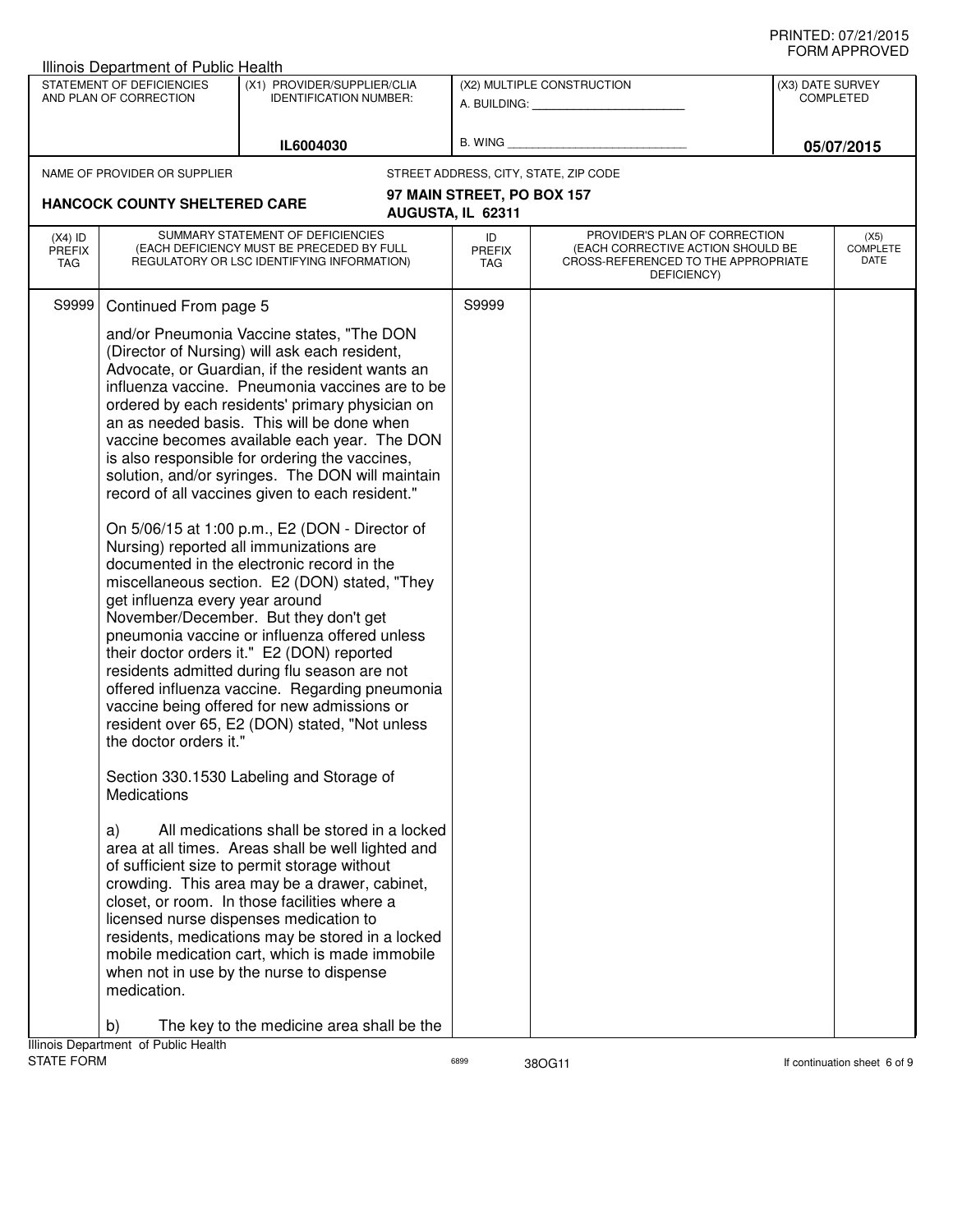|                                                                                                                                  | Illinois Department of Public Health                                             |                                                                                                                                                                                                                                                                                                                                                                                                                                                                                                                                                                                                                                                                                                                        |                                                         |                                                                                                                          |  |                                 |
|----------------------------------------------------------------------------------------------------------------------------------|----------------------------------------------------------------------------------|------------------------------------------------------------------------------------------------------------------------------------------------------------------------------------------------------------------------------------------------------------------------------------------------------------------------------------------------------------------------------------------------------------------------------------------------------------------------------------------------------------------------------------------------------------------------------------------------------------------------------------------------------------------------------------------------------------------------|---------------------------------------------------------|--------------------------------------------------------------------------------------------------------------------------|--|---------------------------------|
| STATEMENT OF DEFICIENCIES<br>(X1) PROVIDER/SUPPLIER/CLIA<br>AND PLAN OF CORRECTION<br><b>IDENTIFICATION NUMBER:</b><br>IL6004030 |                                                                                  |                                                                                                                                                                                                                                                                                                                                                                                                                                                                                                                                                                                                                                                                                                                        | (X2) MULTIPLE CONSTRUCTION<br>A. BUILDING: A. BUILDING: | (X3) DATE SURVEY<br><b>COMPLETED</b><br>05/07/2015                                                                       |  |                                 |
|                                                                                                                                  |                                                                                  | B. WING                                                                                                                                                                                                                                                                                                                                                                                                                                                                                                                                                                                                                                                                                                                |                                                         |                                                                                                                          |  |                                 |
|                                                                                                                                  | NAME OF PROVIDER OR SUPPLIER                                                     |                                                                                                                                                                                                                                                                                                                                                                                                                                                                                                                                                                                                                                                                                                                        |                                                         | STREET ADDRESS, CITY, STATE, ZIP CODE                                                                                    |  |                                 |
|                                                                                                                                  | <b>HANCOCK COUNTY SHELTERED CARE</b>                                             |                                                                                                                                                                                                                                                                                                                                                                                                                                                                                                                                                                                                                                                                                                                        | 97 MAIN STREET, PO BOX 157<br>AUGUSTA, IL 62311         |                                                                                                                          |  |                                 |
| $(X4)$ ID<br><b>PREFIX</b><br>TAG                                                                                                |                                                                                  | SUMMARY STATEMENT OF DEFICIENCIES<br>(EACH DEFICIENCY MUST BE PRECEDED BY FULL<br>REGULATORY OR LSC IDENTIFYING INFORMATION)                                                                                                                                                                                                                                                                                                                                                                                                                                                                                                                                                                                           | ID<br><b>PREFIX</b><br>TAG                              | PROVIDER'S PLAN OF CORRECTION<br>(EACH CORRECTIVE ACTION SHOULD BE<br>CROSS-REFERENCED TO THE APPROPRIATE<br>DEFICIENCY) |  | (X5)<br><b>COMPLETE</b><br>DATE |
| S9999                                                                                                                            | Continued From page 6                                                            |                                                                                                                                                                                                                                                                                                                                                                                                                                                                                                                                                                                                                                                                                                                        | S9999                                                   |                                                                                                                          |  |                                 |
|                                                                                                                                  |                                                                                  | responsibility of, and in the possession of, the<br>staff persons responsible for overseeing the<br>self-administration of medications by residents.                                                                                                                                                                                                                                                                                                                                                                                                                                                                                                                                                                   |                                                         |                                                                                                                          |  |                                 |
|                                                                                                                                  | C)<br>separate locked area.                                                      | Medications for external use shall be kept<br>in a separate location in the medicine area or in a                                                                                                                                                                                                                                                                                                                                                                                                                                                                                                                                                                                                                      |                                                         |                                                                                                                          |  |                                 |
|                                                                                                                                  | to affect all 32 residents of the facility.<br>Findings Include:<br>counter top. | The requirement was not met as evidenced by:<br>Based on observation, interview and record<br>review, the facility failed to store all medications in<br>a locked area at all times. This has the potential<br>On 05/05/15 at 10:15 A.M., in the pharmacy<br>(medication room), controlled pain medication<br>and psychoative medication including Lyrica,<br>Clozapene, Clonazepam, Vicodin, Norco, and<br>Valium were noted to be in a white bin on the<br>On 05/05/15 at 10:15 A.M., E2 (Director of<br>Nursing) stated that the medications were " PRN<br>(as needed) medications and not usually kept in<br>the cart with other medications, usually stored in<br>unlocked cabinet in pharmacy (medication room). |                                                         |                                                                                                                          |  |                                 |
|                                                                                                                                  | room).<br>Nursing) stated, "Those are overflow                                   | On 05/05/15 at 10:15 A.M., multiple psychoactive<br>medications, including Valium, Vicodin, Vistiral,<br>Seroquel, and Clonazepam were noted in a white<br>bin on the floor of the pharmacy (medication<br>On 05/05/15 at 10:15 A.M., E2 (Director of<br>medications, the pharmacy fills all orders for a<br>month at a time, so when we run out in the cart,<br>we pull from that bin to replenish our cart."<br>On 05/05/15 at 10:15 A.M., E5 (housekeeping)<br>indicated that E5 has a key to pharmacy<br>(medication room) to "have access to clean it."<br>On 05/05/15 at 10:15 A.M., E2 (Director of                                                                                                             |                                                         |                                                                                                                          |  |                                 |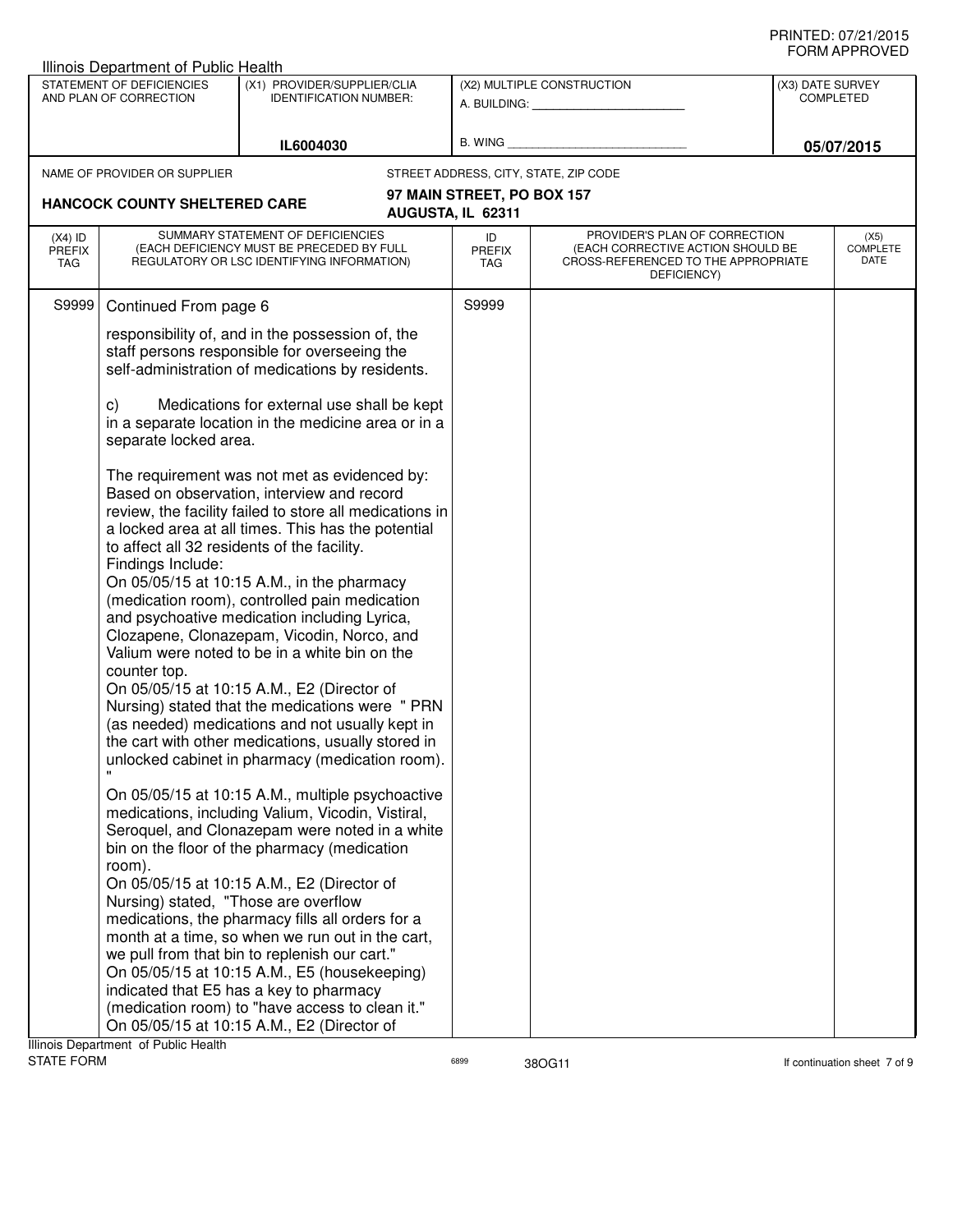|                                                                                                                                  | Illinois Department of Public Health                                                                                                                                |                                                                                                                                                                                                                                                                                                                                                                                                                                                                                                                                                                                                                                                                                                                                                                                                                                                                                                                                                                                                                                                                                                 |                                   |                                                                                                                          |                                      |  |
|----------------------------------------------------------------------------------------------------------------------------------|---------------------------------------------------------------------------------------------------------------------------------------------------------------------|-------------------------------------------------------------------------------------------------------------------------------------------------------------------------------------------------------------------------------------------------------------------------------------------------------------------------------------------------------------------------------------------------------------------------------------------------------------------------------------------------------------------------------------------------------------------------------------------------------------------------------------------------------------------------------------------------------------------------------------------------------------------------------------------------------------------------------------------------------------------------------------------------------------------------------------------------------------------------------------------------------------------------------------------------------------------------------------------------|-----------------------------------|--------------------------------------------------------------------------------------------------------------------------|--------------------------------------|--|
| STATEMENT OF DEFICIENCIES<br>(X1) PROVIDER/SUPPLIER/CLIA<br>AND PLAN OF CORRECTION<br><b>IDENTIFICATION NUMBER:</b><br>IL6004030 |                                                                                                                                                                     |                                                                                                                                                                                                                                                                                                                                                                                                                                                                                                                                                                                                                                                                                                                                                                                                                                                                                                                                                                                                                                                                                                 |                                   | (X2) MULTIPLE CONSTRUCTION<br>A. BUILDING: <b>A. BUILDING:</b>                                                           | (X3) DATE SURVEY<br><b>COMPLETED</b> |  |
|                                                                                                                                  |                                                                                                                                                                     |                                                                                                                                                                                                                                                                                                                                                                                                                                                                                                                                                                                                                                                                                                                                                                                                                                                                                                                                                                                                                                                                                                 | B. WING                           |                                                                                                                          | 05/07/2015                           |  |
|                                                                                                                                  | NAME OF PROVIDER OR SUPPLIER                                                                                                                                        |                                                                                                                                                                                                                                                                                                                                                                                                                                                                                                                                                                                                                                                                                                                                                                                                                                                                                                                                                                                                                                                                                                 |                                   | STREET ADDRESS, CITY, STATE, ZIP CODE                                                                                    |                                      |  |
|                                                                                                                                  |                                                                                                                                                                     |                                                                                                                                                                                                                                                                                                                                                                                                                                                                                                                                                                                                                                                                                                                                                                                                                                                                                                                                                                                                                                                                                                 | 97 MAIN STREET, PO BOX 157        |                                                                                                                          |                                      |  |
|                                                                                                                                  | <b>HANCOCK COUNTY SHELTERED CARE</b>                                                                                                                                |                                                                                                                                                                                                                                                                                                                                                                                                                                                                                                                                                                                                                                                                                                                                                                                                                                                                                                                                                                                                                                                                                                 | AUGUSTA, IL 62311                 |                                                                                                                          |                                      |  |
| $(X4)$ ID<br><b>PREFIX</b><br>TAG                                                                                                |                                                                                                                                                                     | SUMMARY STATEMENT OF DEFICIENCIES<br>(EACH DEFICIENCY MUST BE PRECEDED BY FULL<br>REGULATORY OR LSC IDENTIFYING INFORMATION)                                                                                                                                                                                                                                                                                                                                                                                                                                                                                                                                                                                                                                                                                                                                                                                                                                                                                                                                                                    | ID<br><b>PREFIX</b><br><b>TAG</b> | PROVIDER'S PLAN OF CORRECTION<br>(EACH CORRECTIVE ACTION SHOULD BE<br>CROSS-REFERENCED TO THE APPROPRIATE<br>DEFICIENCY) | (X5)<br>COMPLETE<br>DATE             |  |
| S9999                                                                                                                            | Continued From page 7                                                                                                                                               |                                                                                                                                                                                                                                                                                                                                                                                                                                                                                                                                                                                                                                                                                                                                                                                                                                                                                                                                                                                                                                                                                                 | S9999                             |                                                                                                                          |                                      |  |
|                                                                                                                                  | laundry all have keys to the pharmacy<br>their charting."<br>to the pharmacy (medication room)."<br>The resident census provided by E1<br>as 32.<br>Adm. Code 700). | Nursing) stated "Maintence, nurse aides, and<br>(medication room). This is where the aides do<br>On 05/05/15 at 3:00 P.M., E1 (Administrator)<br>confirmed the presence of medications in bins on<br>counters and floor. E1 stated "housekeeping,<br>laundry, maintenance, aides and E1 all have keys<br>On 05/05/15 at 10:15 A.M., E2 (Director of<br>Nursing) stated, "We do not count any narcotics."<br>The undated policy " Medication Storage in the<br>Facility " states "C: A controlled medication<br>accountability record is prepared by the pharmacy<br>for all Schedule II, III, IV and V medications." The<br>same policy states "D: at each shift change, a<br>physical inventory of all controlled medications,<br>including the emergency supply is conducted by<br>two licensed nurses and is documented on the<br>controlled medication accountability record."<br>(Administrator) on 05/05/15 listed resident census<br>Section 330.2000 Food Handling Sanitation<br>Every facility shall comply with the Department's<br>rules entitled "Food Service Sanitation" (77 III. |                                   |                                                                                                                          |                                      |  |
|                                                                                                                                  |                                                                                                                                                                     | The requirement was not met as evidenced by:                                                                                                                                                                                                                                                                                                                                                                                                                                                                                                                                                                                                                                                                                                                                                                                                                                                                                                                                                                                                                                                    |                                   |                                                                                                                          |                                      |  |
|                                                                                                                                  | all 32 resident residing at the facility.                                                                                                                           | Based on observation and interview, the facility<br>failed to ensure safe food storage and sanitary<br>food preparation. This has the potential to affect                                                                                                                                                                                                                                                                                                                                                                                                                                                                                                                                                                                                                                                                                                                                                                                                                                                                                                                                       |                                   |                                                                                                                          |                                      |  |
|                                                                                                                                  | Findings include:                                                                                                                                                   |                                                                                                                                                                                                                                                                                                                                                                                                                                                                                                                                                                                                                                                                                                                                                                                                                                                                                                                                                                                                                                                                                                 |                                   |                                                                                                                          |                                      |  |
|                                                                                                                                  |                                                                                                                                                                     | On 5/05/15 at 9:45 a.m., and on 5/06/15 at 10:50                                                                                                                                                                                                                                                                                                                                                                                                                                                                                                                                                                                                                                                                                                                                                                                                                                                                                                                                                                                                                                                |                                   |                                                                                                                          |                                      |  |
| <b>STATE FORM</b>                                                                                                                | Illinois Department of Public Health                                                                                                                                |                                                                                                                                                                                                                                                                                                                                                                                                                                                                                                                                                                                                                                                                                                                                                                                                                                                                                                                                                                                                                                                                                                 | 6899                              | 38OG11                                                                                                                   | If continuation sheet 8 of 9         |  |